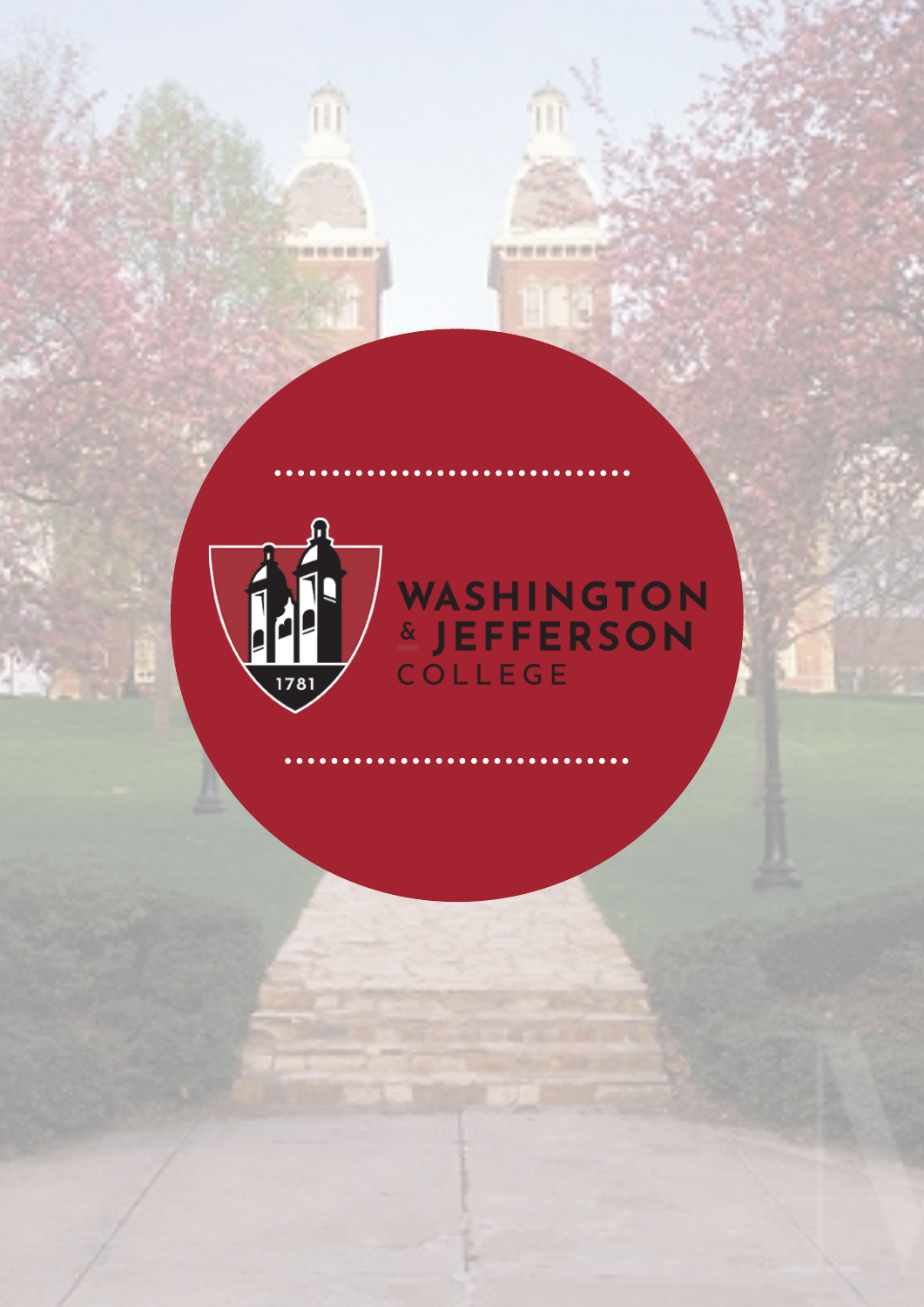



## 1,400 Presidents

#### 35 STATES AND 29 COUNTRIES



 $\sum$ A $\mathscr{C\!P}$ E  $\textcircled{\scriptsize{\blacksquare}}$  $\Box$ : $\curvearrowright$ 

**In the Co** 

 $\Box$  $\mathscr{C\!P}$ 

#### A SHORT DRIVE TO PITTSBURGH , PA

Pittsburgh is one of National Geographic's 30 best US cities based on happiness metrics. The city boasts ample green space, galleries, coffee shops, music venues, shopping neighborhoods, strong sports teams, friendly people and an impressive array of restaurants.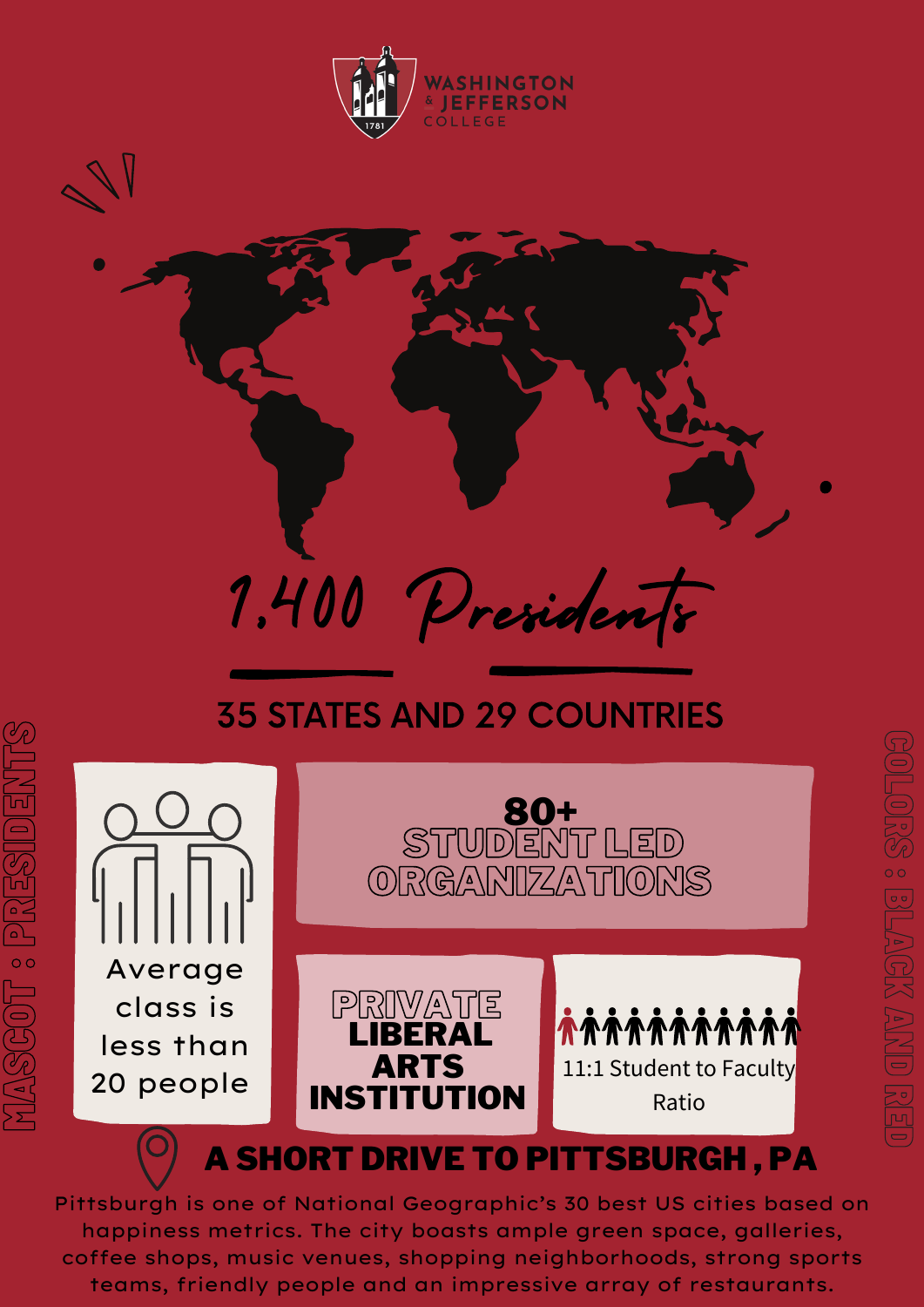### **ACADEMIC INFORMATION**

#### Course for Exchange Students

W&J is a liberal arts institution, so we encourage exchange students to take advantage of our broad range of cross- disciplinary course offerings. Students will find that they have many exciting options and may enroll in any course for which they have satisfied the pre-requisites. Exceptions: exchange students may not take First Year Seminar (FYS) courses. Note that some education courses require security clearances which take time to secure. Course offerings on next page!

2

3

4

5

1

#### Academic Calendar

https://www.washjeff.edu/academic-calendar

Semester Dates for 2021-2022 School year Fall 2021: Students arrive in mid-August Spring 2022: Students arrive in mid-January

#### **Orientation**

Orientation is mandatory and precedes each term. Students should expect:

- An overview of W&J resources and campus life
- Community building with our W&J Global Ambassador student volunteers
- Complimentary airport pick-up from PIT airport
- New linens (towel, sheets, pillow, blanket) provided at a fee
- Local bank and telephone company information available for ease of setting up new services
- A very warm welcome to our community and W&J family!

#### Resources

- Guaranteed on-campus housing
- Stay active: recreational sports facilities, a swimming pool, and a gym are free to use
- It's all included: printing, washing machines and dryers are free to use for students.



**FOR INQUIRIES, EMAILUS AT STUDYABROAD@WASHJEFF.EDU**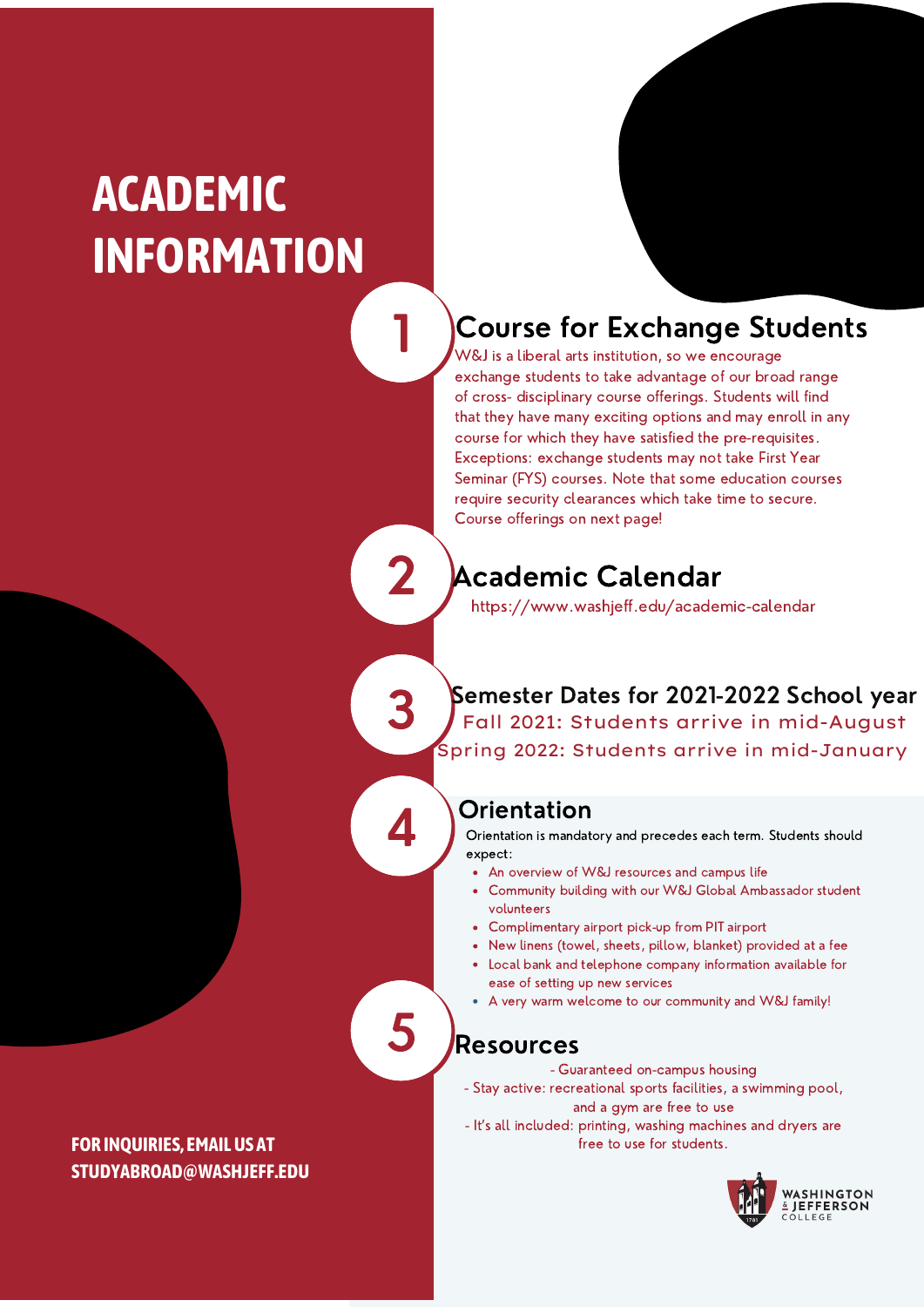

## Areas of **Study**



| <b>Accounting</b>                  |
|------------------------------------|
| <b>Art Conservation</b>            |
| <b>Art Education</b>               |
|                                    |
| <b>Art History</b>                 |
| Art                                |
| <b>Biochemistry</b>                |
| <b>Biological Physics Biology</b>  |
| <b>Business Administration</b>     |
| <b>Chemistry</b>                   |
| <b>Child Development and</b>       |
| <b>Education</b>                   |
| <b>Chinese</b>                     |
| <b>Communication Arts</b>          |
| <b>Computing and Information</b>   |
| <b>Studies</b>                     |
| <b>East Asian Studies</b>          |
| <b>Economics Education English</b> |
| <b>Entrepreneurship</b>            |
| <b>Environmental Science</b>       |
| <b>Financial Economics</b>         |
|                                    |

- **Forensic Science**
- **French**
- **Gender and Women's Studies**
- **German**
- **History**
- **International Business**
- **International Studies**
- **Latin American Studies**
	- **Mathematics**
- **Mind and Language**
- **Music**
- **Neuroscience**
	- **Philosophy**
		- **Physics**
		- **Political Science**
- **Professional Writing**
	- **Psychology**
	- **Public Policy**
	- **Sociology**
		- **Spanish**

#### ACCOMMODATIONS

#### **Availability of Student Residence Halls for Exchange Students :**

Yes! All international students should expect to live on campus. We will automatically arrange a room for them. A housing placement is guaranteed. Rooms are typically shared by two students of the same gender. http://www.washjeff.edu/residence-life

#### **Availability of Student Residence Halls for Exchange Students During Term Break :**

Students should expect to make alternate living or travel arrangements over the winter holidays when the College is officially closed. Residence halls and the dining halls are unavailable over winter break, though students may leave their personal belongings in their room. **Costs**

Varies based on the exchange parameters your home school has arranged with W&J. Please ask your international office. Note: If you choose to stay on campus during breaks and/or holidays, dining services may be limited or unavailable. Meals may not be included in your meal plan over breaks or holidays.

#### Website of Student Residence Halls http://www.washjeff.edu/residence-life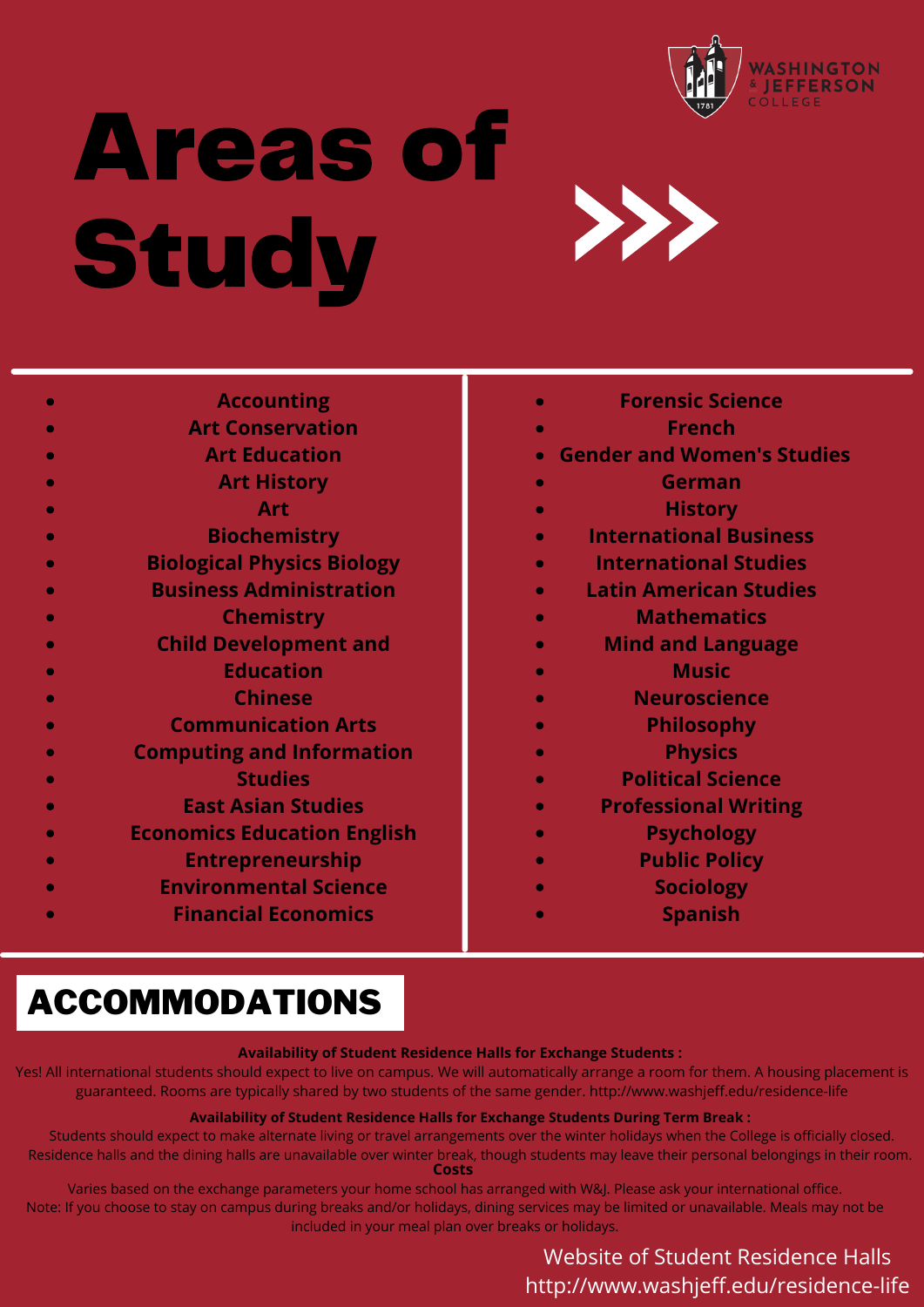## APPLICATION INFORMATION

#### **Application Method**

W&J International Programs provides information by email. Please check with us about spaces before nominating your students. Thank you! *Please note, we can often be flexible with deadlines so please inquire.*



days of official end date at W&J per US government regulations

#### **Student Health Insurance**

All exchange students are required to purchase W&J health insurance for the duration of their stay. Calendar year students are also required to be insured over the summer.

#### formally nominated by their international office.

good academic standing with their home institution and be

**English Proficiency** TOEFL: 583 (paper-based), 84 (internet-based) IELTS: Minimum overall score: 6.5 We may also accept Duolingo in some cases, please inquire



For more info email studyabroad@washjeff.edu